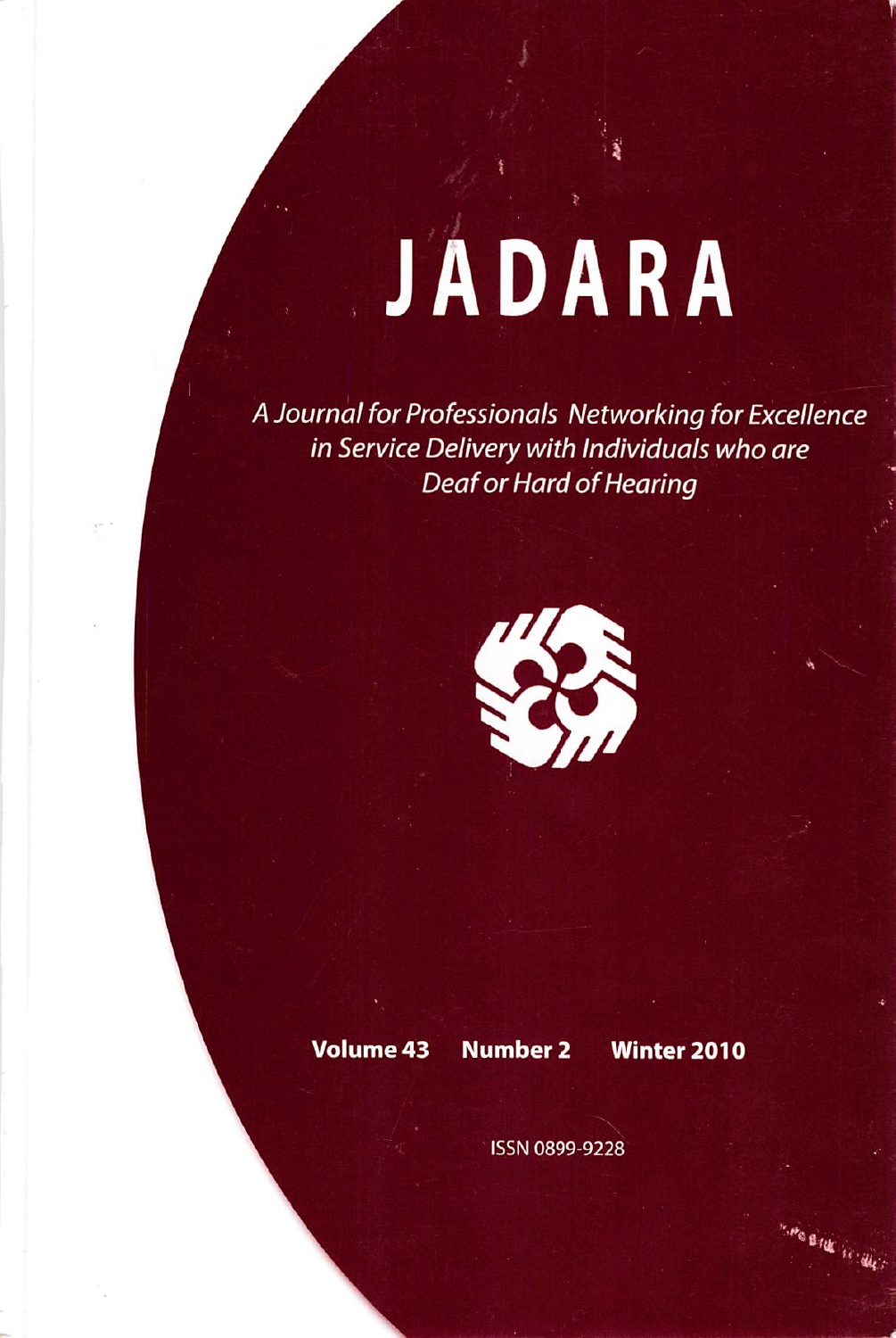

The official publication of ADARA

A Journal for Professionals Networking for Excellence in Service Delivery with individuals who are Deaf or Hard of Hearing

# Co-Editors

David M. Feldman, Barry University Gabriel Lomas, Western Connecticut State University

# Editorial Review Board

Carol Carman University of Houston - Clear Lake

Lawrence H. Pick Gallaudet University

Steven Hardy-Braz Farmville, NC

Denise Kavin PEPNet-Northeast

Irene Leigh Gallaudet University Shawn P. Saladin The University of Texas -Pan American

Steven R. Sligar East Carolina University

McCay Vernon South Ponte Vedra Beach, FL